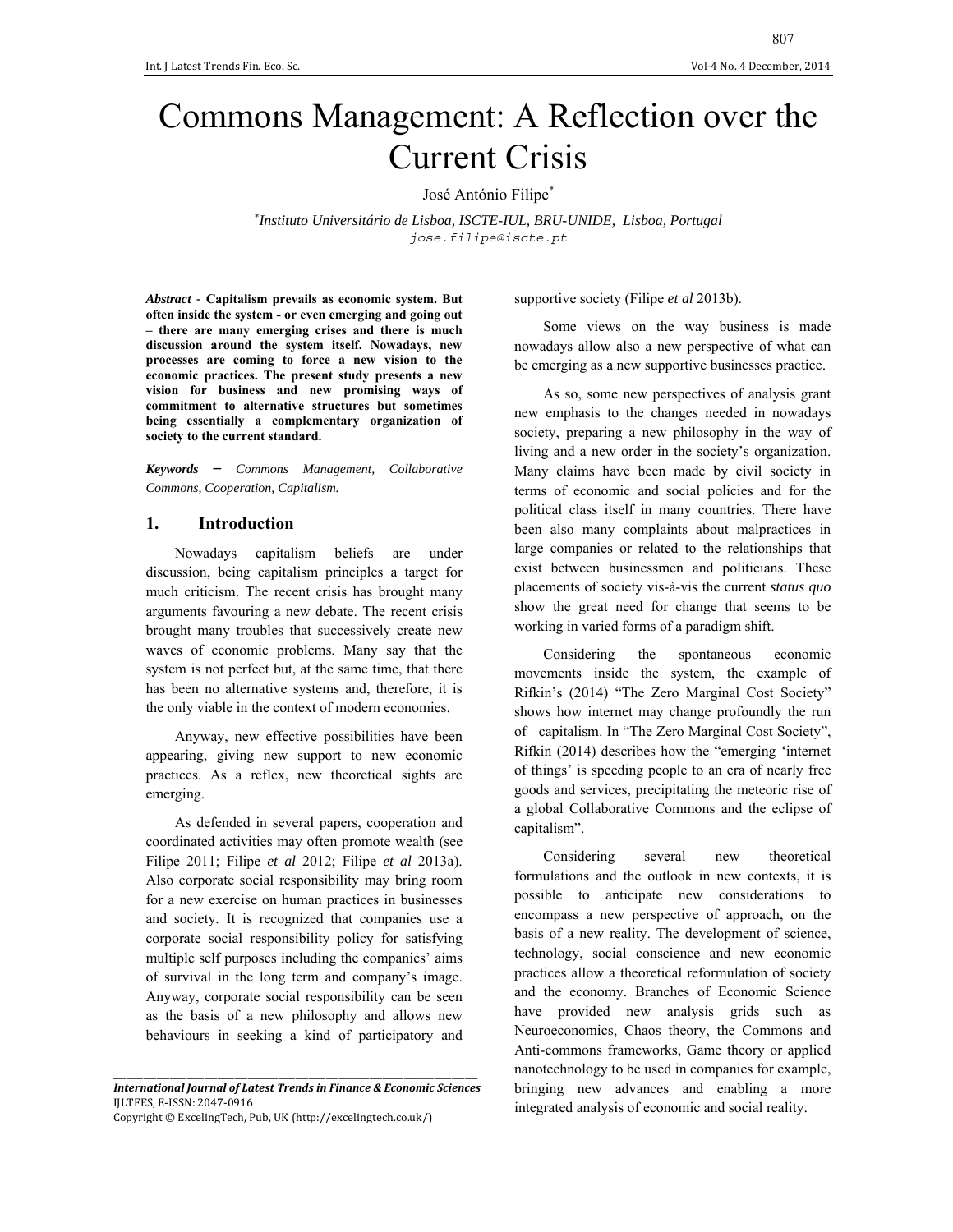In the field of property rights, the discussion is old but a new perspective brings a new open door for the debate. In the last decades the discussion has been enlarged to consider new frameworks; and new perspectives are being proposed for providing a new rule for markets analysis.

As studied for commons and also for anticommons, inefficiencies and externalities may result from free access to open resources and from too many fragmented property rights, respectively. Although there is a set of considerations needed for a correct definition of the property rights, finding correct solutions for over passing the inadequacy and bringing new contexts allows that a new society organization may be developed.

A new type of organization to society is possible, including a new democratic process of definition of production rules, involving for example the production on a communities organization basis or the "global village" based demanding by creating a spontaneous demand support for production. However, in a large extensive sense, the reorganization of the society's structures in all strands is quite difficult to get. There are many interests involved and so a system reform is quite difficult or even impossible in a large scale.

The changes and any shake-up in the society may be seen by parts and resulting from inside, from the system itself autonomously and spontaneously. The proposed system by Rifkin (2014) is itself an example of that, or even the comeback in several parts of the world to the tradition and revivalism.

#### **2. A new Production Mode Stream**

Considering the usual strand of vision for production in the last centuries it seems difficult to get significant changes involving the basis of the capitalism system. Anyway, several experiences have resulted as alternatives, usually in a short scale basis. However, the system seems to fail and many are defending the need of its reformulation. Besides, some practices are working in a larger scale. Cooperation and coordination seem to get successively more importance in the management and influence of the production system.

For instance, let's see the example of 'commonsbased peer production' (see for example Benkler 2002, 2006 or Rifkin 2014). Benkler's research focuses on commons-based approaches for managing resources in networked environments. He invented the term 'commons-based peer production' (Benkler, 808

2002) to describe collaborative efforts based on sharing information, such as free and open source software and Wikipedia<sup>1</sup>. He uses the examples of Wikipedia, Slashdot, the Open Directory Project, and Google to reveal fundamental characteristics of commons-based peer production, distinguishing it from the property - and contract - based modes of firms and markets. He also uses the term 'networked information economy' to describe a "system of production, distribution, and consumption of information goods characterized by decentralized individual action carried out through widely distributed, nonmarket means that do not depend on market strategies" (Benker, 2006).

Commons-based peer production represents a new model of socio-economic production in which the creative energy of a large number of people is coordinated (usually with the aid of the Internet) into large, meaningful projects mostly without traditional hierarchical organization. These projects are often, but not always, conceived without financial compensation for contributors.

Benkler (2006) examines the ways in which information technology permits extensive forms of collaboration that have potentially transformative consequences for economy and society. Benkler contrasts commons-based peer production (based on sharing resources among widely distributed individuals who cooperate with each other) with firm production (in which tasks are delegated, based on a central decision-making process) and market-based production (in which tagging different prices to different tasks serves as an incentive to anyone interested in performing a task). Also refers peer production as being a subset of commons-based production practices. It refers to a production process that depends on individual action that is self-selected and decentralized. YouTube and Facebook, for example, are based on peer production.

Tapscott and Williams  $(2006)^2$  suggest an incentive mechanism behind common-based peer production. "People participate in peer production

<sup>1</sup> The paper's title "Coase's Penguin, or Linux and the Nature of the Firm" refers to Ronald Coase, who originated the transaction costs theory of the firm that provides the methodological template for the positive analysis of peer production offered in the paper, and "Penguin" to the Linux mascot.

<sup>2</sup> According to the authors, Wikinomics is based on four ideas: Openness, Peering, Sharing, and Acting Globally.

Wiki is a web application which allows people to add, modify, or delete content in collaboration with others.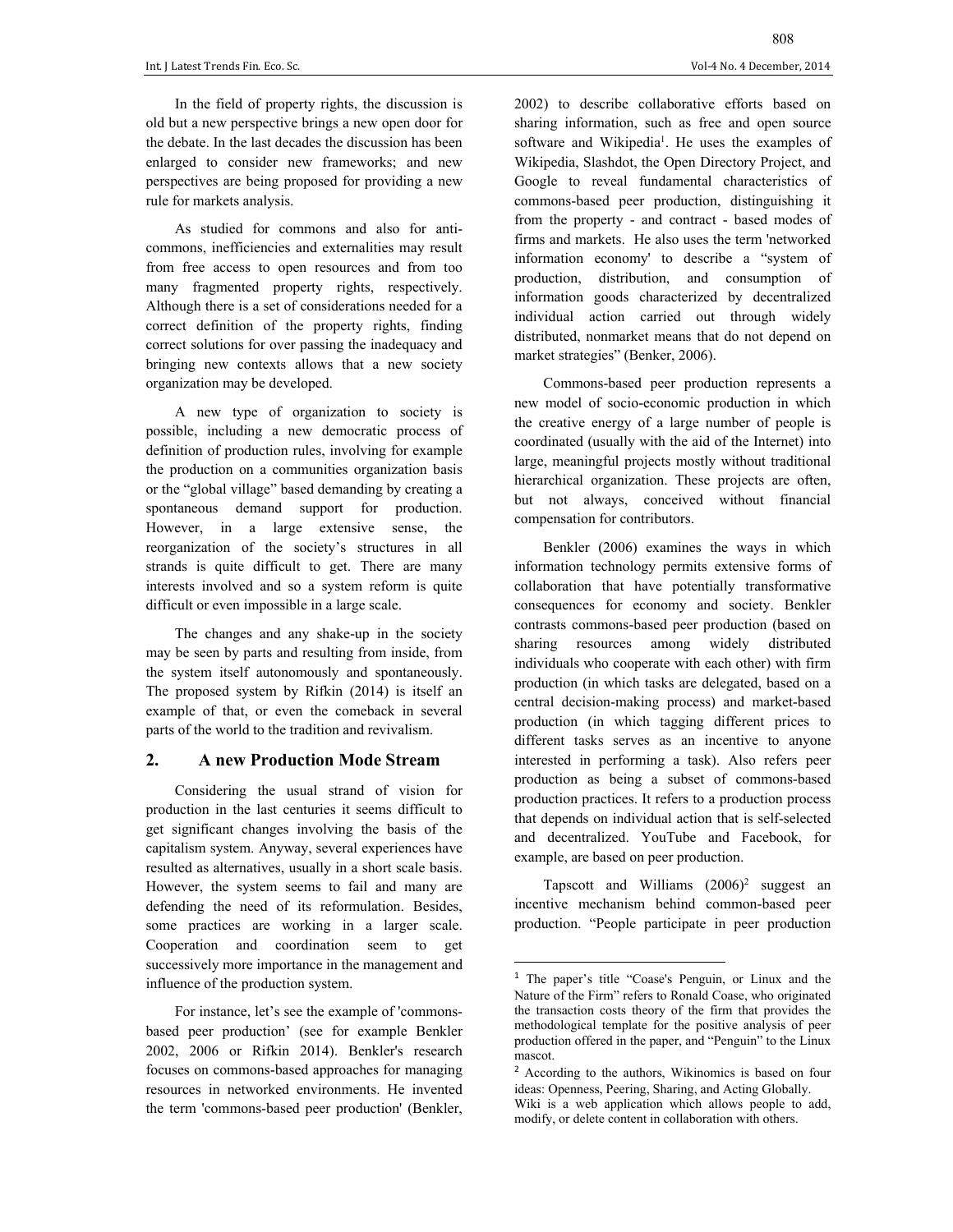communities for a wide range of intrinsic and selfinterested reasons... basically, people who participate in peer production communities love it. They feel passionate about their particular area of expertise and revel in creating something new or better".

Following this idea, Rifkin (2014) argues that the capitalist era is passing - not quickly, but inevitably. The rising 'internet of things' is giving rise to a new economic system - the Collaborative Commons - that will transform people's way of life. Rifkin exposes a paradox at the core of capitalism that has impelled it to a very high stage but is now passing away - the inherent entrepreneurial dynamism of competitive markets that drives productivity up and marginal costs down, enabling businesses to reduce the price of their goods and services in order to win over consumers and market share.

The central point defended by Rifkin (2014) is that if the marginal cost of producing each additional item falls close to zero, then everything gets a tendency to become almost free. In the pursuit of profit, businesses will have irrevocably undermined their own margins: capitalism will have destroyed itself. Rising in its place, Rifkin argues that there will be a civilisation based on a new and more fulfilling communitarianism, free of the hang-ups that have characterised the materialistic individualism of the late capitalist age.

Rifkin (2014) defends that the Collaborative Commons is the first new economic paradigm to take root since the advent of capitalism - and its antagonist socialism. The Collaborative Commons is already transforming the way people's organize their economic life, with profound implications for the future of the capitalist market.

The trigger for this great economic transformation is known as Zero Marginal Cost<sup>3</sup>. Ironically, Rifkin says that while economists have always welcomed a reduction in marginal cost, they never anticipated the possibility of a technological revolution that might bring marginal costs to near zero, making goods and services priceless, nearly free, and abundant, and no longer subject to market

segments of economic life to near zero marginal cost in the years ahead. Rifkin describes how the Communication Internet is converging with a nascent Energy Internet and Logistics Internet to create a new technology platform that connects everything and everyone. Billions of sensors are being attached to natural resources, production lines, the electricity grid, logistics networks, recycling flows, and implanted in homes, offices, stores, vehicles, and even human beings, feeding Big Data into an IoT global neural network.

Rifkin (2004) enrols the evidences of collaborative commons benefits. Prosumers<sup>4</sup> can connect to the network and use Big Data, analytics, and algorithms to accelerate efficiency, dramatically increase productivity, and reduce the marginal cost of producing and sharing a wide range of products and services to near zero, just like they now do with information goods. They can now produce and share their own music via file sharing services, their own videos on YouTube, their own knowledge on Wikipedia, their own news on social media, and even their own free e-books on the Internet. The plummeting of marginal costs is spawning a hybrid economy - part capitalist market and part Collaborative Commons - with far reaching implications for society. Hundreds of millions of people are already transferring parts of their economic lives to the global Collaborative Commons. Prosumers are plugging into the fledgling IoT and making and sharing their own information, entertainment, green energy, and 3D-printed products at near zero marginal cost. They are also sharing cars, homes, clothes and other items via social media sites, rentals, redistribution clubs, and cooperatives at low or near zero marginal cost. Students are enrolling in free massive open online courses (MOOCs) that operate at near zero marginal cost. Social entrepreneurs are even bypassing the banking establishment and using crowd funding to finance start up businesses as well as creating alternative currencies in the fledgling sharing economy. In this new world, social capital is as important as financial capital, access trumps ownership, sustainability supersedes consumerism, cooperation ousts competition, and "exchange value" in the capitalist marketplace is increasingly replaced by "sharable value" on the Collaborative Commons.

<sup>3</sup> Marginal cost is the cost of producing an additional unit of a good or service after fixed costs have been absorbed. Businesses have always sought new technologies that could increase productivity and reduce the marginal cost of producing and distributing goods and services, in order to lower their prices, win over consumers and market share, and return profits to their investors.

<sup>4</sup> Proactive consumers.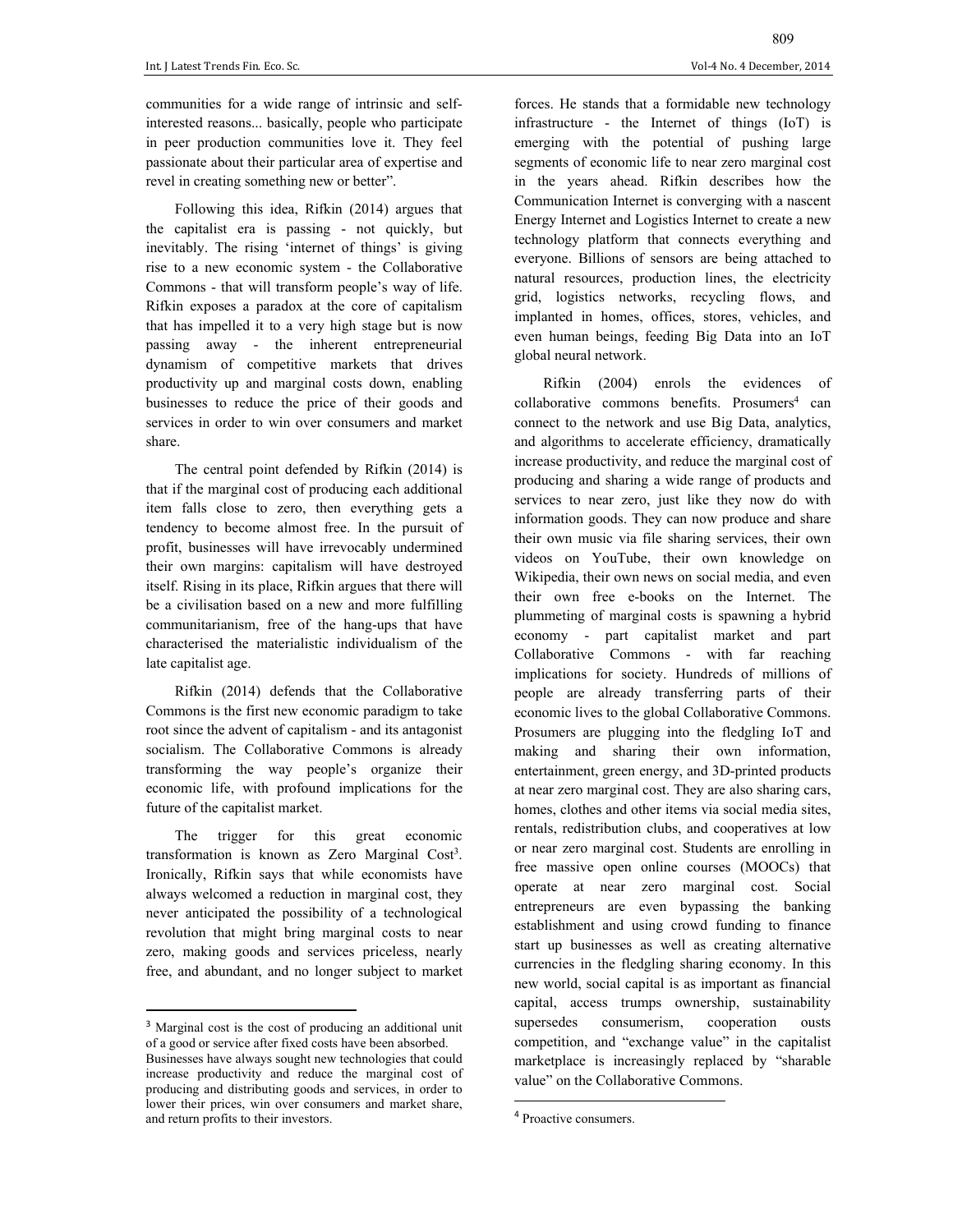Rifkin concludes that capitalism will remain, in an increasingly streamlined role, primarily as an aggregator of network services and solutions, allowing it to flourish as a powerful niche player in the coming era. Rifkin says that people are now entering a world beyond markets where are learning how to live together in an increasingly interdependent global Collaborative Commons.

## **3. New Ways, New Problems**

The new world viewed by Rifkin (2014) brings the new spontaneous organization of societies in a very cooperative virtual world. This vision shows the perspective of mass production with zero marginal costs, in the future. For example, Rifkin anticipates that by 2030, there will be more than 100 trillion sensors connecting the human and natural environment in a global distributed intelligent network. Besides, he refers, the bulk of the energy we use to heat our homes and run our appliances, power our businesses, drive our vehicles, and operate every party of the global economy will be generated at near zero marginal cost and be nearly free in the coming decades. That is already the case for several million early adopters who have already transformed their homes and businesses into micro-power plants to harvest renewable energy on-site.

This shows in fact a tremendous improving in productivity and well-fare enhancement. However, nowadays countries are facing a problem of unemployment and a set of strong unbalances. So that, the new economic performances will depend on integrating new innovations, including organizational and logistic, with the societies trends on the systems' balances.

It is impossible to dissociate the new role of technology with the level of employment and with the level of population structure as well as the way factories perform standing on new processes technology intensives. The new arrangements for society´s development need to integrate constantly the different stages of technology improvements, the collaborative commons and the societies structures.

## **4. A New Scenario**

As stated in Filipe (2011), many countries are facing strong financial and debt problems as much as high unemployment rates, long term low economic growth rates and low inflation rates. The crises

scenario is conducting to significant economic, social and political problems.

There are severe difficulties generated by the measures that governments are implementing currently, particularly in some European Countries. Many regions and many families as much as many companies in many countries in Europe are dealing with severe economic and social problems.

A new model for these societies may be discussed, considering that:

- Many projects of social responsibility are being developed, involving communities in order to create value, to organize structures from which families may live from.
- People is reducing costs, by sharing resources.
- Communities projects are developed to enhance new value, with shared resources.
- Internet is allowing to get products with lower price.
- Internet is allowing to share resources and create products, with zero marginal costs.
- Internet allows to improve knowledge without significant costs.

Anyway, several perils are close and they have to be considered:

- There are many macroeconomic unbalances.
- Growth is based on monetary Add Value.
- Companies profits are the support of new investments and employment.
- The world population keeps growing and unemployment is growing as well.
- The International worldwide environment is exasperated: economically, politically and socially.

The supportive arguments of a new era for humanity show the enormous potentialities of human accomplishments. However, they are also the fundamentals for the need of a reorganization in countries structures, societies organization, for a new vision of economics regimes' orientation and an economics' system redefinition. The adjustments have to be made gradually and supported with production adjustments and supporting government's directives.